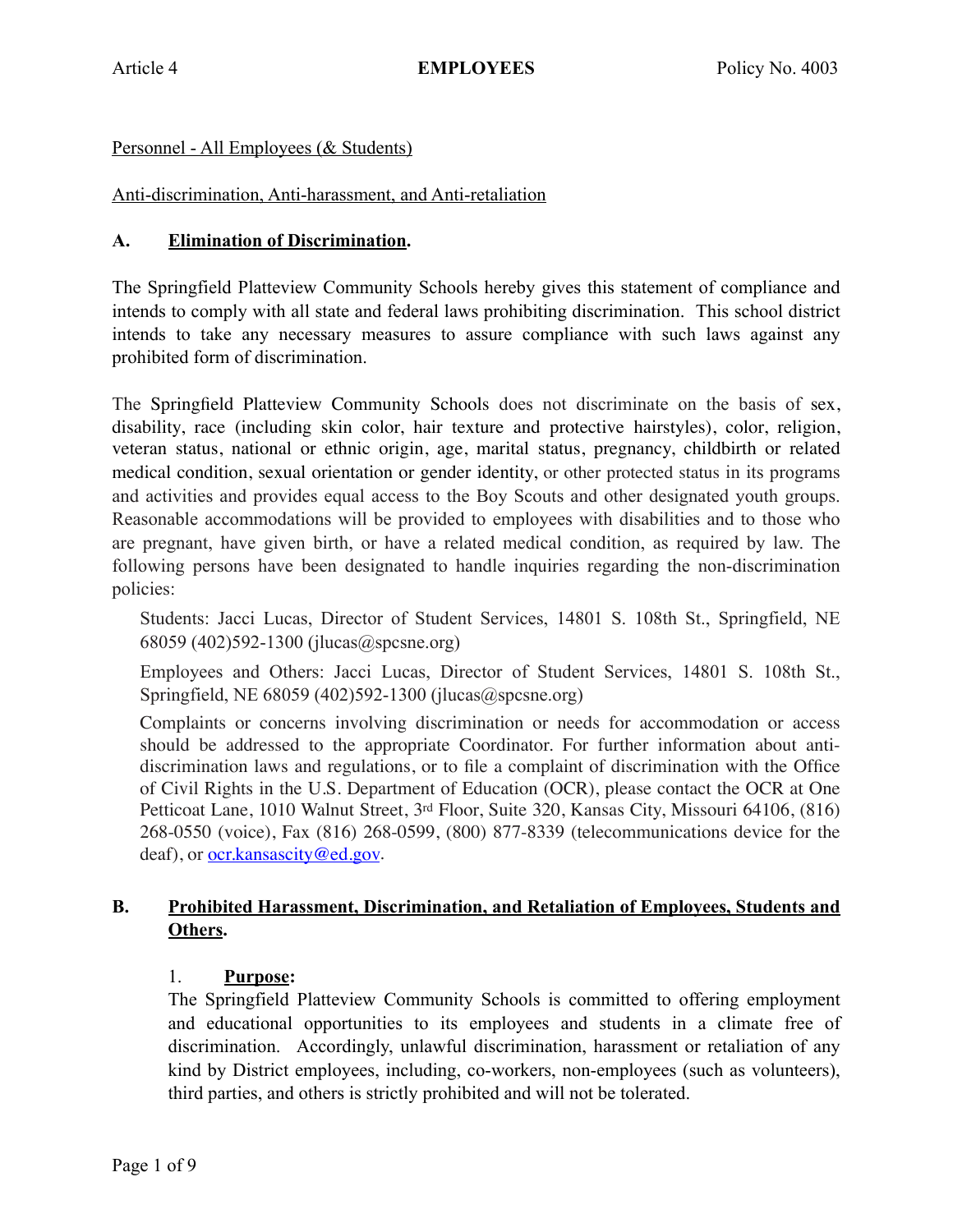Harassment is a form of discrimination and includes verbal, non-verbal, written, graphic, or physical conduct relating to a person's sex, disability, race (including skin color, hair texture and protective hairstyles), color, religion, veteran status, national or ethnic origin, age, marital status, pregnancy, childbirth or related medical condition, sexual orientation or gender identity, or other protected status, that is sufficiently serious to deny, interfere with, or limit a person's ability to participate in or benefit from an educational or work program or activity, including, but not limited to:

- a. Conduct that is sufficiently severe or pervasive to create an intimidating, hostile, or abusive educational or work environment, or
- b. Requiring an individual to endure the offensive conduct as a condition of continued employment or educational programs or activities, including the receipt of aids, benefits, and services.

Educational programs and activities include all academic, educational, extracurricular, athletic, and other programs of the school, whether those programs take place in a school's facilities, on a school bus, at a class or training program sponsored by the school at another location, or elsewhere.

Discriminatory harassment because of a person's sex, disability, race (including skin color, hair texture and protective hairstyles), color, religion, veteran status, national or ethnic origin, age, marital status, pregnancy, childbirth or related medical condition, sexual orientation or gender identity, or other protected status, may include, but is not limited to:

- a. Name-calling,
- b. Teasing or taunting,
- c. Insults, slurs, or derogatory names or remarks,
- d. Demeaning jokes,
- e. Inappropriate gestures,
- f. Graffiti or inappropriate written or electronic material,
- g. Visual displays, such as cartoons, posters, or electronic images,
- h. Threats or intimidating or hostile conduct,
- i. Physical acts of aggression, assault, or violence, or
- j. Criminal offenses

The following examples are additional or more specific examples of conduct that may constitute sexual harassment:

- a. Unwelcome sexual advances or propositions,
- b. Requests or pressure for sexual favors,
- c. Comments about an individual's body, sexual activity, or sexual attractiveness,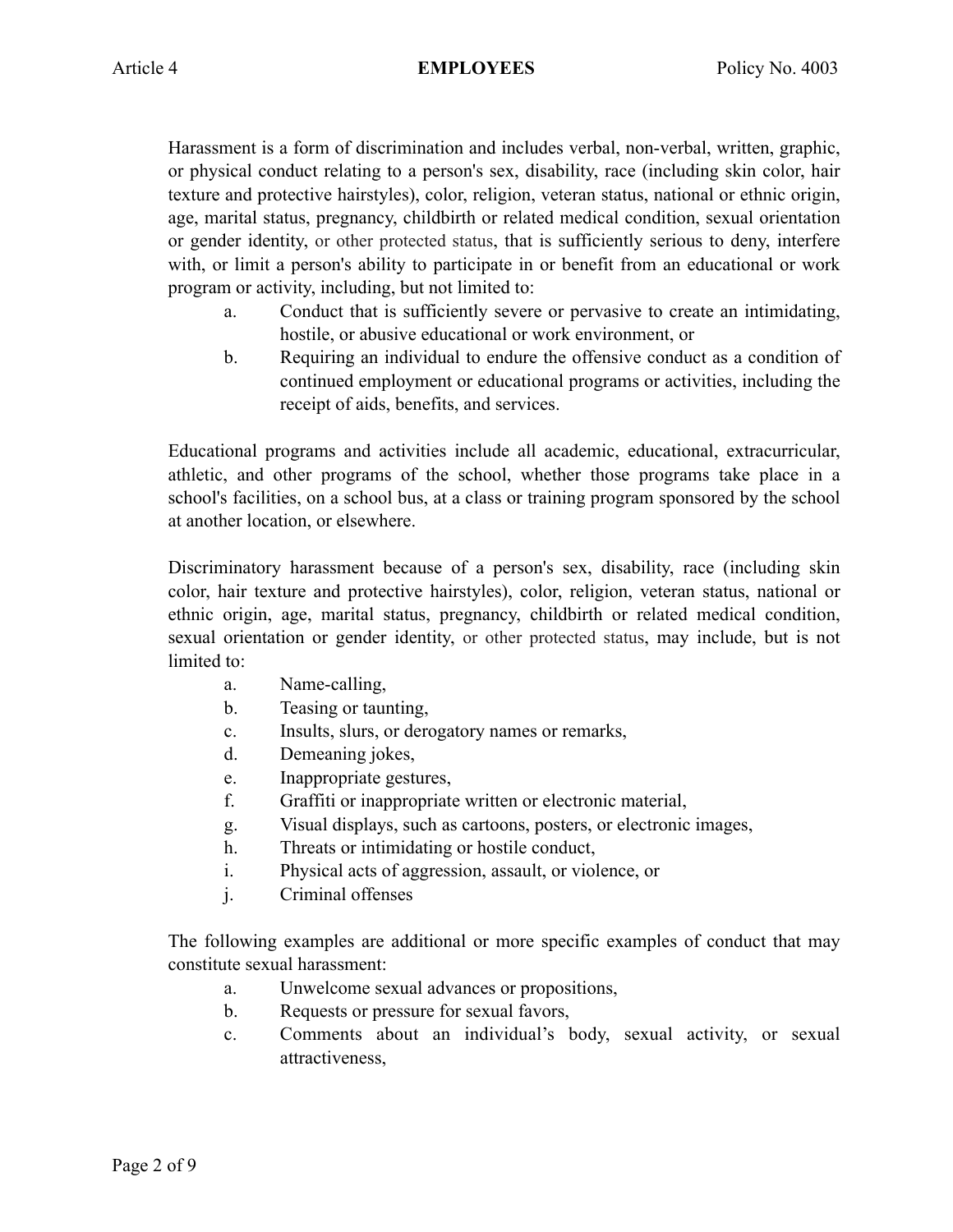- d. Physical contact or touching of a sexual nature, including touching intimate body parts and inappropriate patting, pinching, rubbing, or brushing against another's body,
- e. Physical sexual acts of aggression, assault, or violence, including criminal offenses (such as rape, sexual assault or battery, and sexually motivated stalking), against a person's will or where a person is incapable of giving consent due to the victim's age, intellectual disability, or use of drugs or alcohol,
- f. Requiring sexual favors or contact in exchange for aids, benefits, or services, such as grades, awards, privileges, promotions, etc., or
- g. Gender-based harassment; acts of verbal, nonverbal, written, graphic, or physical conduct based on sex or sex-stereotyping, but not involving conduct of a sexual nature.

If the District knows or reasonably should know about possible harassment, including violence, the District will conduct a prompt, adequate, reliable, thorough, and impartial investigation to determine whether unlawful harassment occurred (see section entitled "Grievance Procedures," below), and take appropriate interim measures, if necessary. If the District determines that unlawful harassment occurred, the District will take prompt and effective action to eliminate the harassment, prevent its recurrence, and remedy its effects, if appropriate. If harassment or violence that occurs off school property creates a hostile environment at school, the District will follow this policy and grievance procedure, within the scope of its authority.

All District employees are expected to take prompt and appropriate actions to report and prevent discrimination, harassment, and retaliation by others. Employees who witness or become aware of possible discrimination, including harassment and retaliation, must immediately report the conduct to his or her supervisor or the compliance coordinator designated to handle complaints of discrimination (designated compliance coordinator).

# **2. Anti-retaliation:**

The District prohibits retaliation, intimidation, threats, coercion, or discrimination against any person for opposing discrimination, including harassment, or for participating in the District's discrimination complaint process or making a complaint, testifying, assisting, or participating in any manner, in an investigation, proceeding, or hearing. Retaliation is a form of discrimination.

The District will take immediate steps to stop retaliation and prevent its recurrence against the alleged victim and any person associated with the alleged victim. These steps will include, but are not limited to, notifying students, employees, and others, that they are protected from retaliation, ensuring that they know how to report future complaints, and initiating follow-up contact with the complainant to determine if any additional acts of discrimination, harassment, or retaliation have occurred. If retaliation occurs, the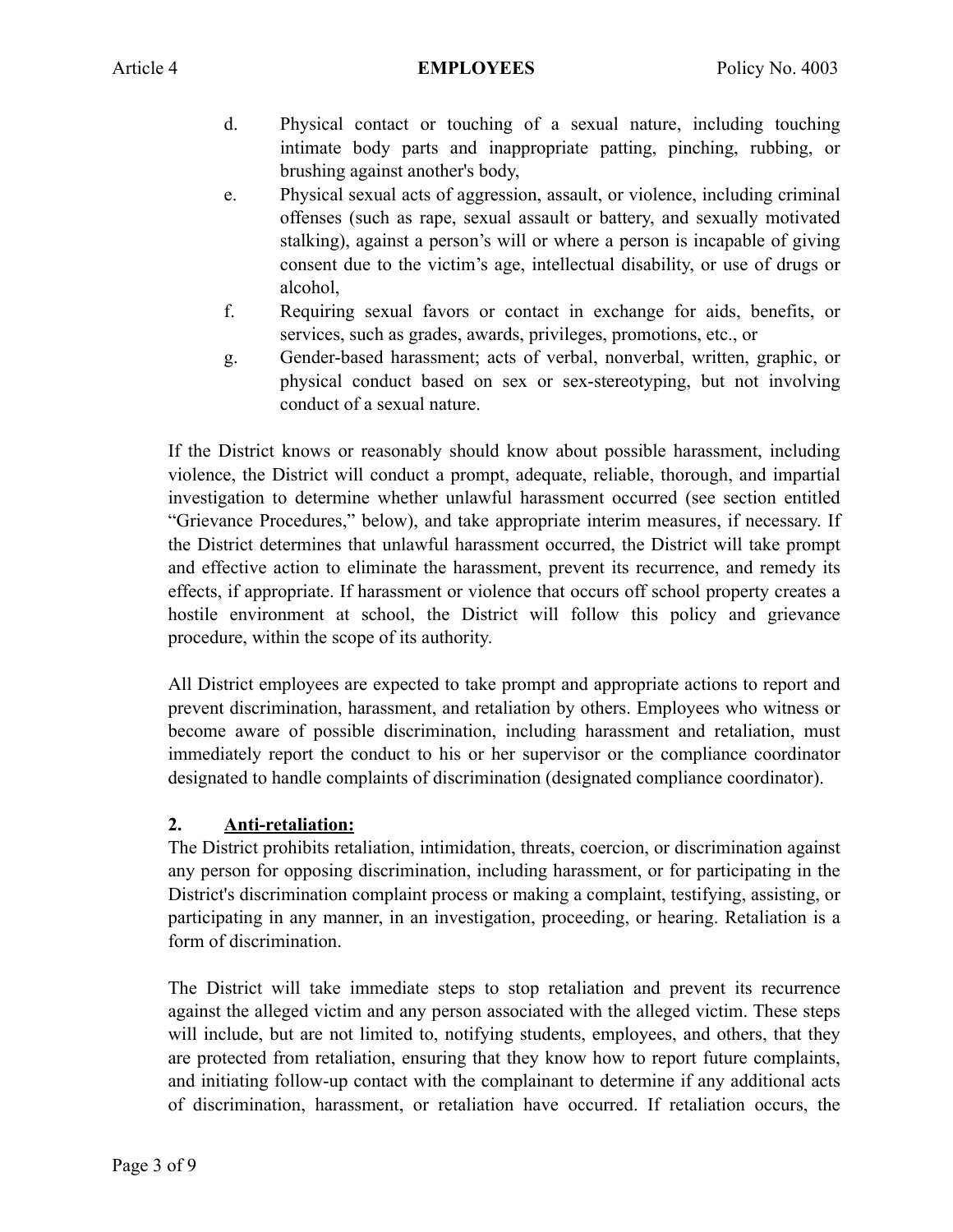District will take prompt and strong responsive action, including possible discipline, including expulsion or termination, if applicable.

# **3. Grievance (or Complaint) Procedures**:

Employees or students should initially report all instances of discrimination, harassment or retaliation to their immediate supervisor or teacher or to the compliance coordinator designated to handle complaints of discrimination. If the employee or student is uncomfortable in presenting the problem to the supervisor or teacher, or if the supervisor or teacher is the problem, the employee or student may report the alleged discrimination, harassment or retaliation to the designated coordinator, or in the case of students, to another staff person (such as a counselor or principal).

Other individuals may report alleged discrimination to the designated coordinator. If the designated coordinator is the person alleged to have committed the discriminatory act, then the complaint should be submitted to the Superintendent for assignment. A discrimination complaint form is attached to this grievance procedure and is available in the office of each District building, on the District's website, and from the designated coordinators.

Under no circumstances will a person filing a complaint or grievance involving discrimination be retaliated against for filing the complaint or grievance.

# i. *Level 1 (Investigation and Findings)*:

Once the District receives a grievance, complaint or report alleging discrimination, harassment, or retaliation, or becomes aware of possible discriminatory conduct, the District will conduct a prompt, adequate, reliable, thorough, and impartial investigation to determine whether unlawful harassment occurred. If necessary, the District will take immediate, interim action or measures to protect the alleged victim and prevent further potential discrimination, harassment, or retaliation during the pending investigation. The alleged victim will be notified of his or her options to avoid contact with the alleged harasser, such as changing a class or prohibiting the alleged harasser from having any contact with the alleged victim pending the result of the District's investigation. The District will minimize any burden on the alleged victim when taking interim measures to protect the alleged victim.

The District will promptly investigate all complaints of discrimination, even if an outside entity or law enforcement agency is investigating a complaint involving the same facts and allegations. The District will not wait for the conclusion or outcome of a criminal investigation or proceeding to begin an investigation required by this grievance procedure. If the allegation(s) involve possible criminal conduct, the District will notify the complainant of his or her right to file a criminal complaint, and District employees will not dissuade the complainant from filing a criminal complaint either during or after the District's investigation.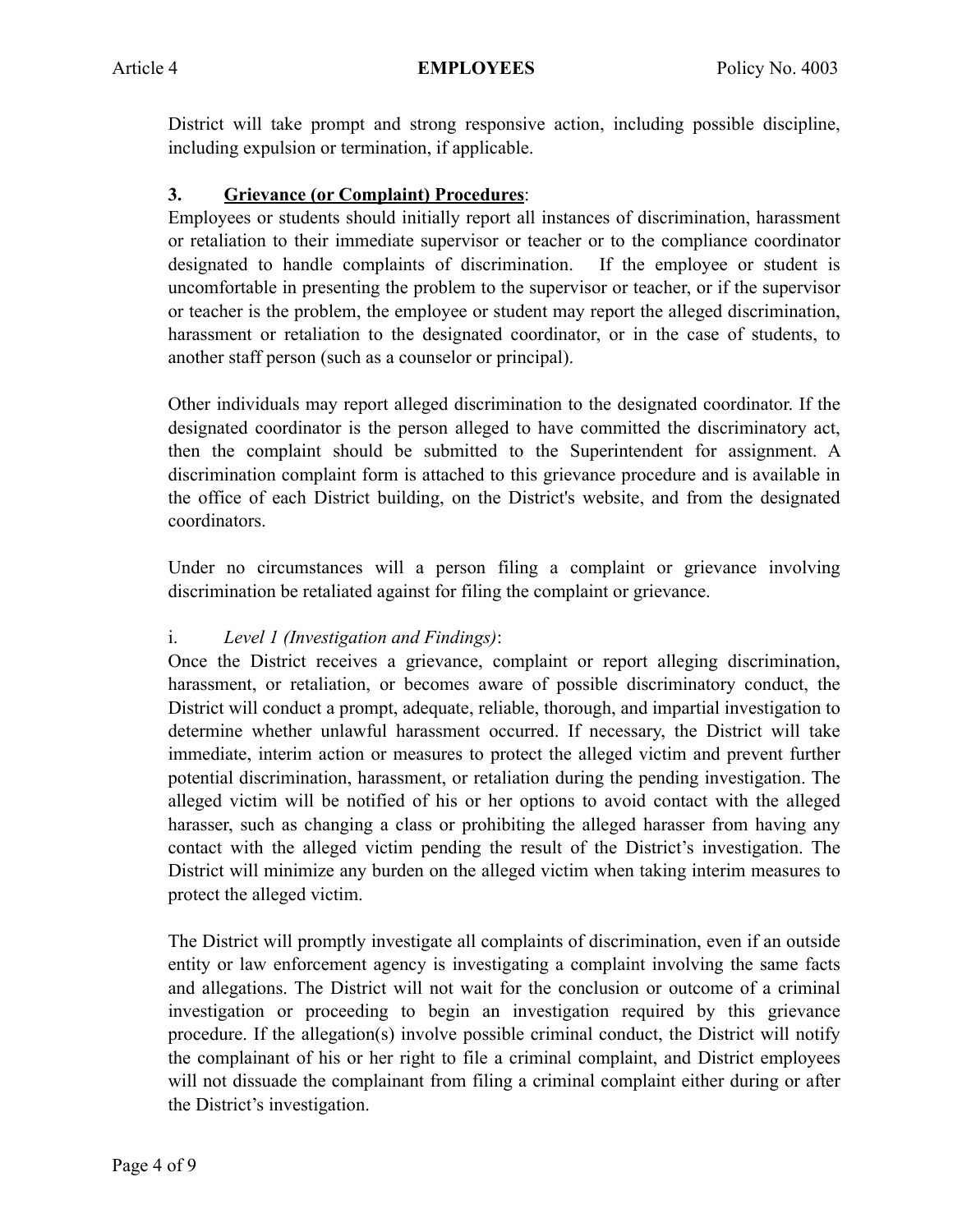The District will aim to complete its investigation within **ten (10) working days** after receiving a complaint or report, unless extenuating circumstances exist. Extenuating circumstances may include the unavailability of witnesses due to illness or incapacitation, or additional time needed because of the complexity of the investigation, the need for outside experts to evaluate the evidence (such as forensic evidence), or multiple complainants or victims. If extenuating circumstances exist, the extended timeframe to complete the investigation will **not exceed ten (10) additional working days without the consent of the complainant, unless the alleged victim agrees to a longer timeline.**  Periodic status updates will be given to the parties, when appropriate.

The District's investigation will include, but is not limited to:

- a. Providing the parties with the opportunity to present witnesses and provide evidence.
- b. An evaluation of all relevant information and documentation relating to the alleged discriminatory conduct.
- c. For allegations involving harassment, some of the factors the District will consider include: 1) the nature of the conduct and whether the conduct was unwelcome, 2) the surrounding circumstances, expectations, and relationships, 3) the degree to which the conduct affected one or more students' education, 4) the type, frequency, and duration of the conduct, 5) the identity of and relationship between the alleged harasser and the suspect or suspects of the harassment, 6) the number of individuals involved, 7) the age (and sex, if applicable) of the alleged harasser and the alleged victim(s) of the harassment, 8) the location of the incidents and the context in which they occurred, 9) the totality of the circumstances, and 10) other relevant evidence.
- d. A review of the evidence using a "preponderance of the evidence" standard (based on the evidence, is it more likely than not that discrimination, harassment, or retaliation occurred?)

The designated compliance coordinator (or designated investigator) will complete an investigative report, which will include:

- a. A summary of the facts,
- b. Findings regarding whether discrimination, harassment or other inappropriate conduct occurred, and
- c. If a finding is made that discrimination, harassment or other inappropriate conduct occurred, the recommended remedy or remedies necessary to eliminate such discrimination, harassment or other inappropriate conduct.

If someone other than the designated compliance coordinator conducted the investigation, the compliance coordinator will review, approve, and sign the investigative report. The District will ensure that prompt, appropriate, and effective remedies are provided if a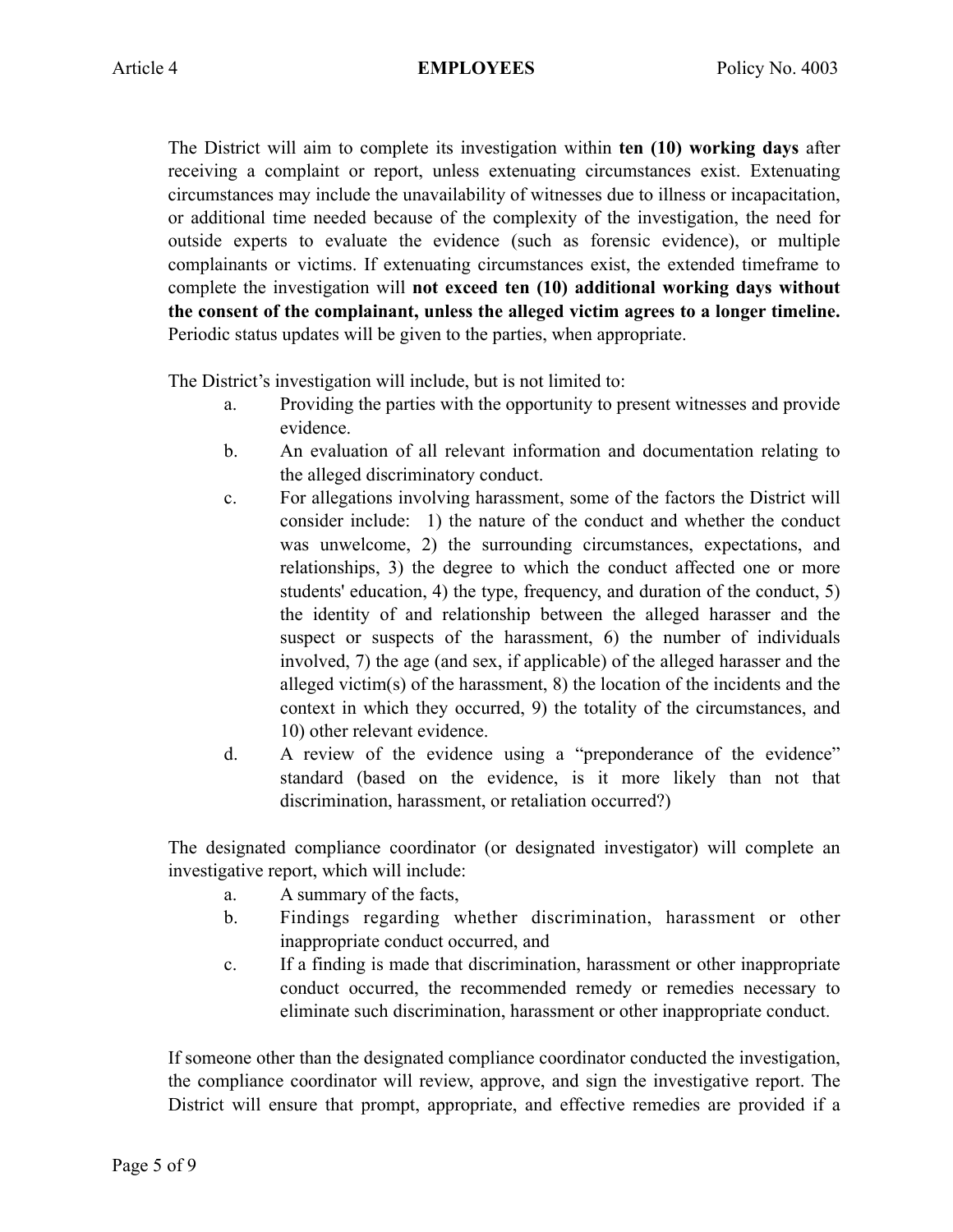finding of discrimination, harassment, or retaliation is made. The District will maintain relevant documentation obtained during the investigation and documentation supportive of the findings and any subsequent determinations, including the investigative report, witness statements, interview summaries, and any transcripts or audio recordings, pertaining to the investigative and appeal proceedings.

The District will send concurrently to the parties written notification of the decision (findings and any remedy) regarding the complaint within **one (1) working day** after the investigation is completed. The Family Educational Rights and Privacy Act (FERPA), 20 U.S.C. Sec. 11232g; 34 C.F.R. Part 99, permits the District to disclose relevant information to a student who was discriminated against or harassed.

## *ii. Level 2 (Appeal to the Superintendent)*:

If a party is not satisfied with the findings or remedies (or both) set forth in the decision, he or she may file an appeal in writing with the Superintendent within **five (5) working days** after receiving the decision. The Superintendent will review the appeal and the investigative documentation and decision, conduct additional investigation, if necessary, and issue a written determination about the appeal **within ten (10) working days** after receiving the appeal. The party who filed the appeal will be sent the Superintendent's determination at the time it is issued, and a copy will be sent to the designated compliance coordinator. [If the Superintendent is the subject of the complaint, the party will file the appeal directly with the Board.]

# *iii. Level 3 (Appeal to the Board)*:

If the party is not satisfied with the Superintendent's determination, he or she may file an appeal in writing with the Board of Education **within five (5) working days** after receiving the Superintendent's determination. The Board of Education will review the appeal, the Superintendent's determination, the investigative documentation and decision, and allow the party to address the Board at a Board meeting to present his or her appeal. The party will be allowed to address the Board at the Board's next regularly scheduled Board meeting (unless the Board receives the appeal within one week of the next regularly scheduled Board meeting) or at a time and date agreed to by the Board, designated compliance officer and the party. The Board will issue a written determination about the appeal **within thirty (30) days** after the party addresses the Board. The party who filed the appeal will be sent the Board's determination at the time it is issued, and a copy will be sent to the designated compliance coordinator. The Board's determination, and any actions taken, will be final on behalf of the District.

## **4. Confidentiality:**

The identity of the complainant will be kept confidential to the extent permitted by state and federal law. The District will notify the complainant of the anti-retaliation provisions of applicable laws and that the District will take steps to prevent retaliation and will take prompt and strong responsive actions if retaliation occurs.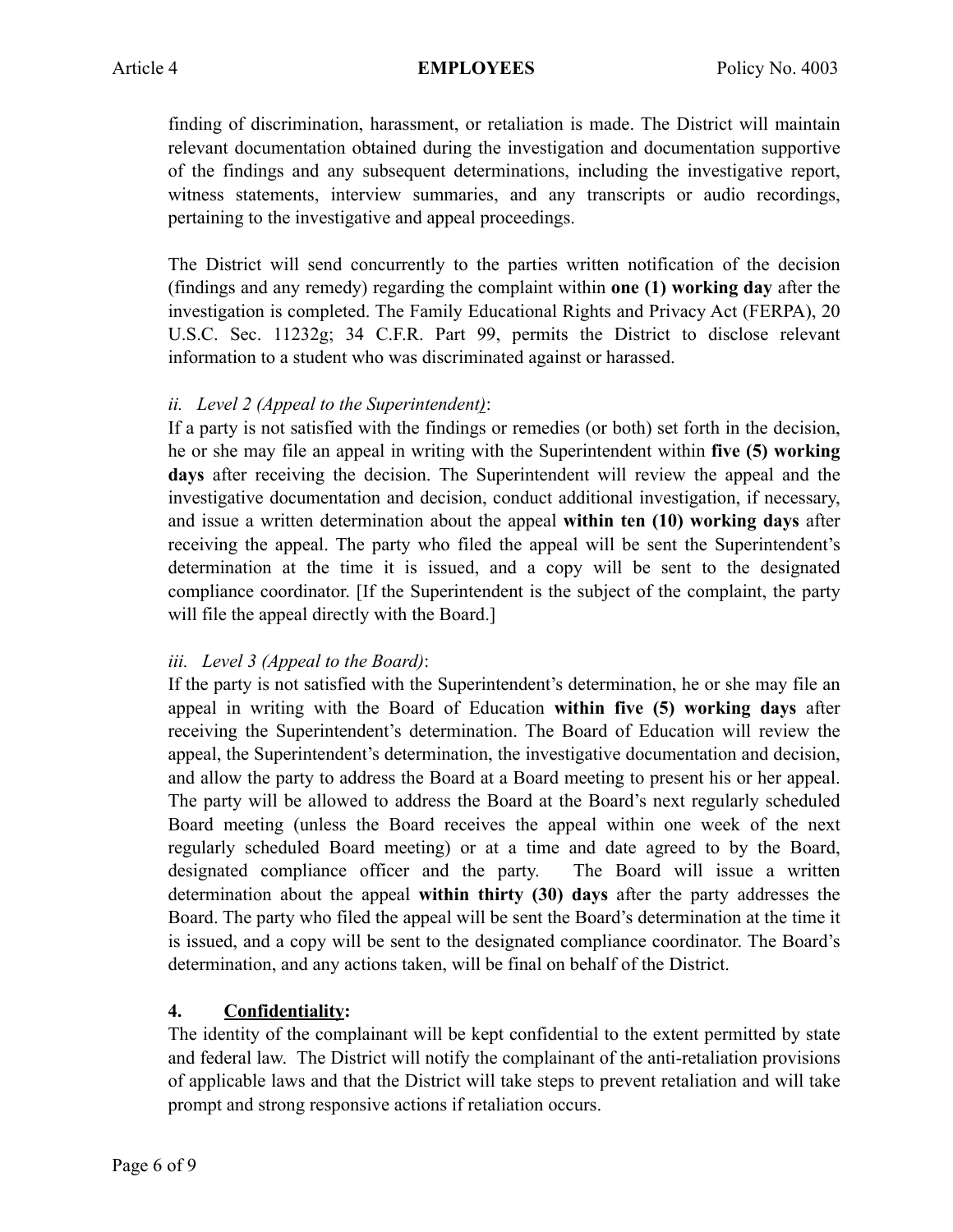If a complainant requests confidentiality or asks that the complaint not be pursued, the District will take all reasonable steps to investigate and respond to the complaint consistent with the request for confidentiality or the request not to pursue an investigation, as long as doing so does not prevent the District from responding effectively to the harassment and preventing harassment of other students. If a complainant insists that his or her name or other identifiable information not be disclosed to the alleged perpetrator, the District will inform the complainant that its ability to respond may be limited. Even if the District cannot take disciplinary action against the alleged harasser, the District will pursue other steps to limit the effects of the alleged harassment and prevent its recurrence, if warranted.

## **5**. **Training:**

The District will ensure that relevant District employees are adequately trained so they understand and know how to identify acts of discrimination, harassment, and retaliation, and how to report it to appropriate District officials or employees.

In addition, the District shall ensure that employees designated to address or investigate discrimination, harassment, and retaliation, including designated compliance coordinators, receive training to promptly and effectively investigate and respond to complaints and reports of discrimination, and to know the District's grievance procedures and the applicable confidentiality requirements.

# **6. Designated Compliance Coordinators:**

Designated compliance coordinators will be responsible for:

- a. Coordinating efforts to comply with anti-discrimination, anti-harassment, and anti-retaliation laws and regulations.
- b. Coordinating and implementing training for students and employees pertaining to anti-discrimination, anti-harassment and anti-retaliation laws and regulations, including the training areas listed above.
- c. Investigating complaints of discrimination (unless the coordinator designates other trained individuals to investigate).
- d. Monitoring substantiated complaints or reports of discrimination, as needed (and with the assistance of other District employees, if necessary), to ensure discrimination or harassment does not recur, and that retaliation conduct does not occur or recur.
- e. Overseeing discrimination complaints, including identifying and addressing any patterns or systemic problems, and reporting such patterns or systemic problems to the Superintendent and the Board of Education.
- f. Communicating regularly with the District's law enforcement unit investigating cases and providing current information to them pertaining to anti-discrimination, anti-harassment, and anti-retaliation standards and compliance requirements.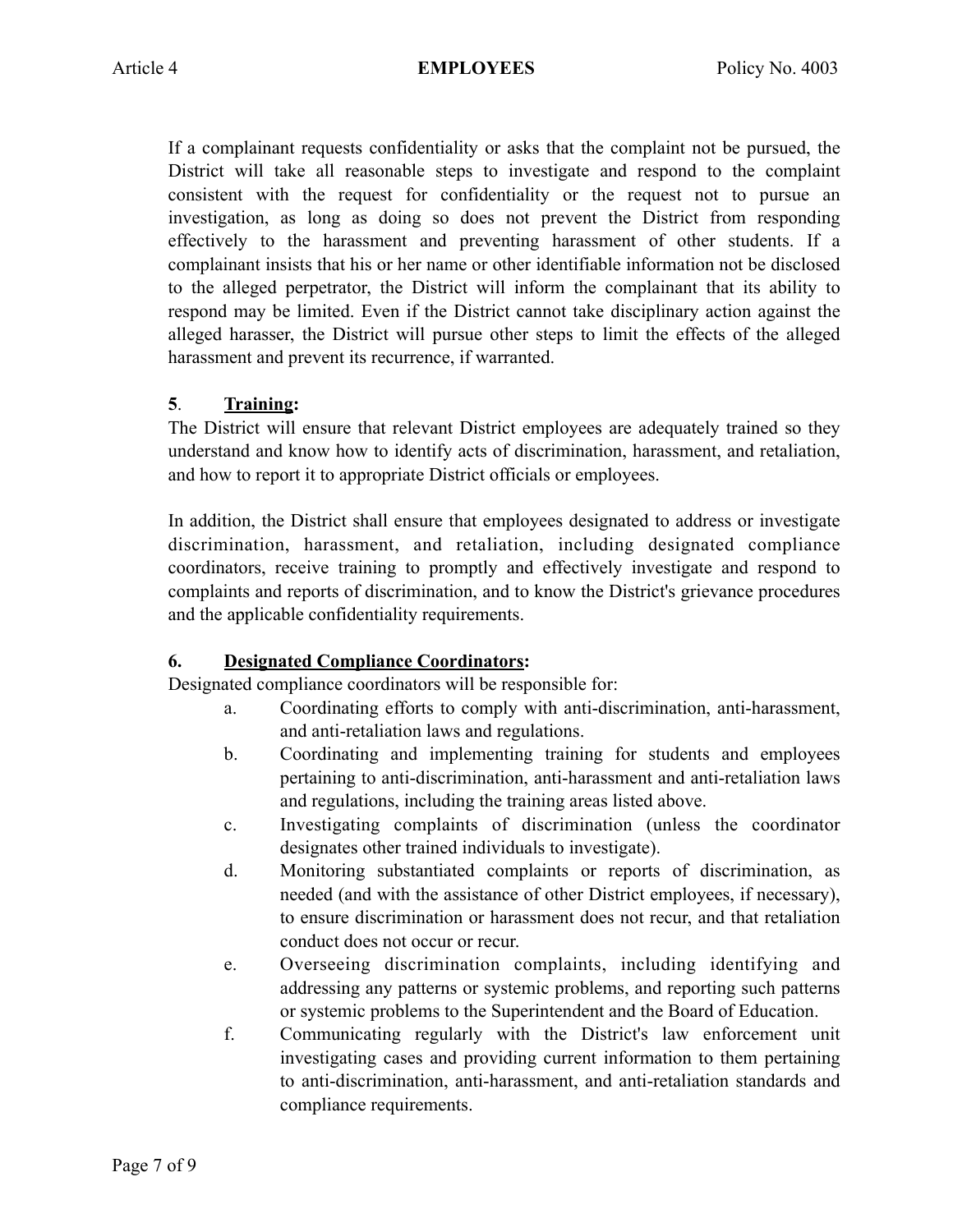- g. Reviewing all evidence in harassment or violence cases brought before the District's disciplinary committee or administrator to determine whether the complainants are entitled to a remedy under anti-discrimination laws and regulations that was not available in the disciplinary process.
- h. Ensuring that investigations address whether other students or employees may have been subjected to discrimination, including harassment and retaliation.
- i. Determining whether District employees with knowledge of allegations of discrimination, including harassment and retaliation, failed to carry out their duties in reporting the allegations to the designated compliance coordinator and responding to the allegations.
- j. Recommending changes to this policy and grievance procedure.
- k. Performing other duties as assigned.

# **7. Preventive Measures:**

The District will publish and widely distribute on an ongoing basis a notice of nondiscrimination (notice) in electronic and printed formats, including prominently displaying the notice on the District's website and posting the notice at each building in the District. The District also will designate an employee to coordinate compliance with anti-discrimination laws (see Designated Compliance Coordinator section, above, for further information on compliance coordinator), and widely publish and disseminate this grievance procedure, including prominently posting it on the District's website, at each building in the District, reprinting it in District publications, such as handbooks, and sending it electronically to members of the school community.

The District also may distribute specific harassment and violence materials (such as sexual violence), including a summary of the District's anti-discrimination, antiharassment, and anti-retaliation policy and grievance procedure, and a list of victim resources, during events such as school assemblies and back to school nights, if recent incidents or allegations warrant additional education to the school community.